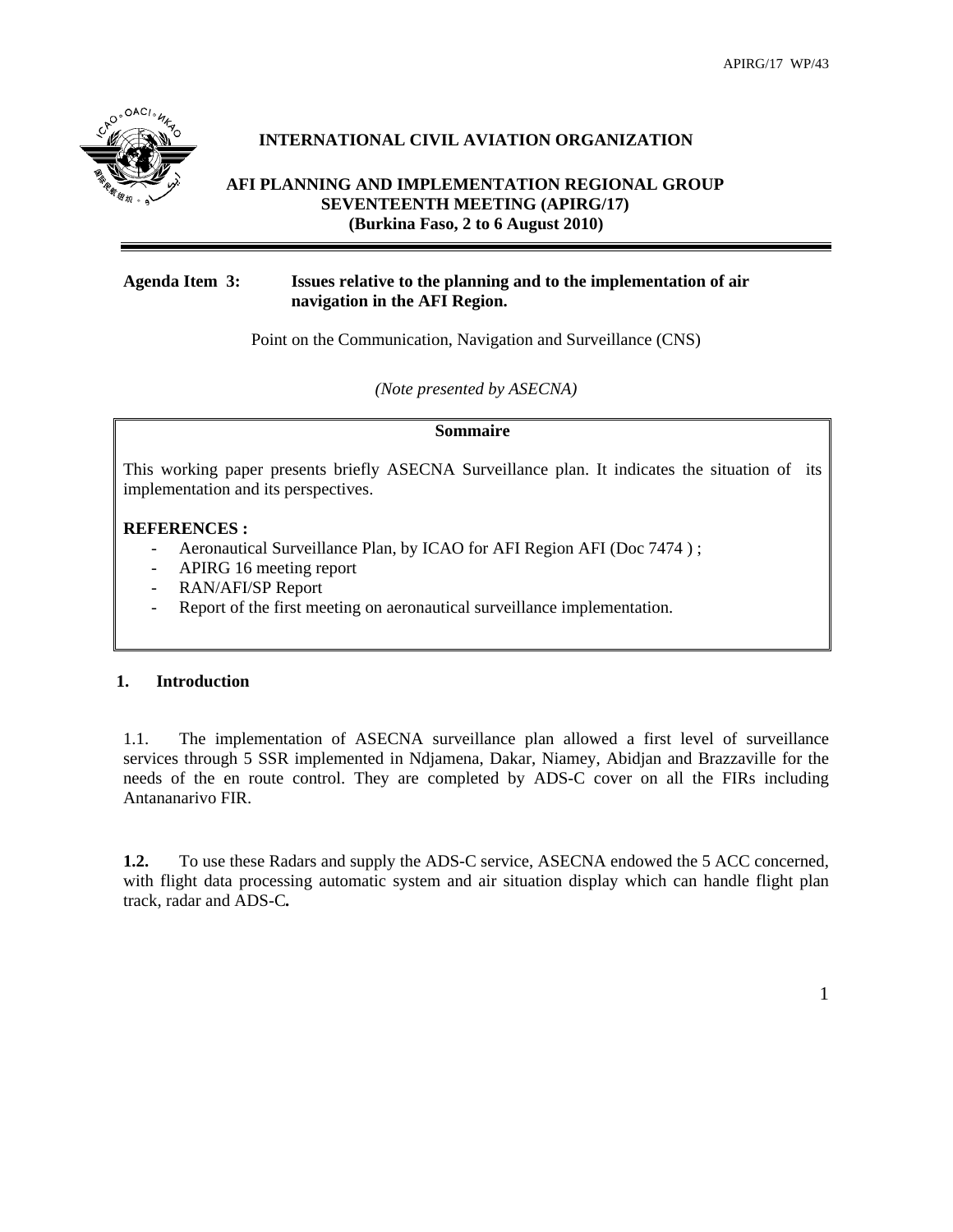# **2. Implementation status**

| <b>FIR</b>          | Object                                                            | <b>State of</b><br>implementation | <b>Date</b>  | <b>Observations</b>                                                             |
|---------------------|-------------------------------------------------------------------|-----------------------------------|--------------|---------------------------------------------------------------------------------|
| Ndjamena            | SSR (mode A/C)<br>compatible mode S)                              | Operational                       | 10/05/07     | Safety Assessment finalised<br>(FHA, PSSA, SSA                                  |
|                     | FDPS/FPASD/ADSC-<br><b>C/CPDLC</b>                                | Operational                       | 01/07/10     |                                                                                 |
| <b>Dakar</b>        | SSR (mode A/C<br>compatible mode S                                | Preoperational                    | 01/07/10     | Safety Assessment finalised<br>(FHA, PSSA, SSA)                                 |
|                     | FDPS/FPASD/ADSC-<br><b>C/CPDLC</b>                                | Operational                       | 24/09/09     |                                                                                 |
| <b>Niamey</b>       | SSR (mode A/C)<br>compatible mode S                               | Preoperational                    | 11/03/10     | Safety Assessment finalised<br>(FHA, PSSA, SSA)                                 |
|                     | FDPS/FPASD/ADSC-<br><b>C/CPDLC</b>                                | Operational                       | 01/07/10     |                                                                                 |
| Abidjan             | SSR (mode A/C)<br>compatible mode S                               | Preoperational                    | 01/07/10     | <b>Safety Assessment finalised</b><br>(FHA, PSSA, SSA)                          |
|                     | FDPS/FPASD/ADSC-<br>C/CPDLC                                       | Operational                       | 01/07/10     |                                                                                 |
| <b>Antananarivo</b> | FDPS/FPASD/ADSC-<br>C/CPDLC                                       | Operational                       | Year<br>2001 | <b>Safety Assessment finalised</b><br>(FHA, PSSA, SSA)                          |
| <b>Brazzaville</b>  | SSR (mode A/C<br>compatible mode S<br>FDPS/FPASD/ADSC-<br>C/CPDLC | Equipments<br>implemented         | 2011.        | ADS/CPDLC operational implementation<br>expected on January 2011 and SSR on May |

## **3. Drawback in the implementation process**

3.1 Presently, all ASECNA FIRs are equipped with ADS-C/CPDLC/SSR. Meanwhile, due to the aircraft fleet low percentage of equipage in our airspace, these equipments operational use remain very weak.

#### **4. Perspectives**

4.1 The technologies of surveillance evolution leads ASECNA to update the equipment and service plan ( PSE 2009/2013) in view to take into account ADS-B and MULTILATERATION. This will allow ASECNA to spread surveillance services over its whole air space.

4.2 ICAO Actions undertaken to standardize MULTILATERATION will be likely to encourage the usage of this technology.